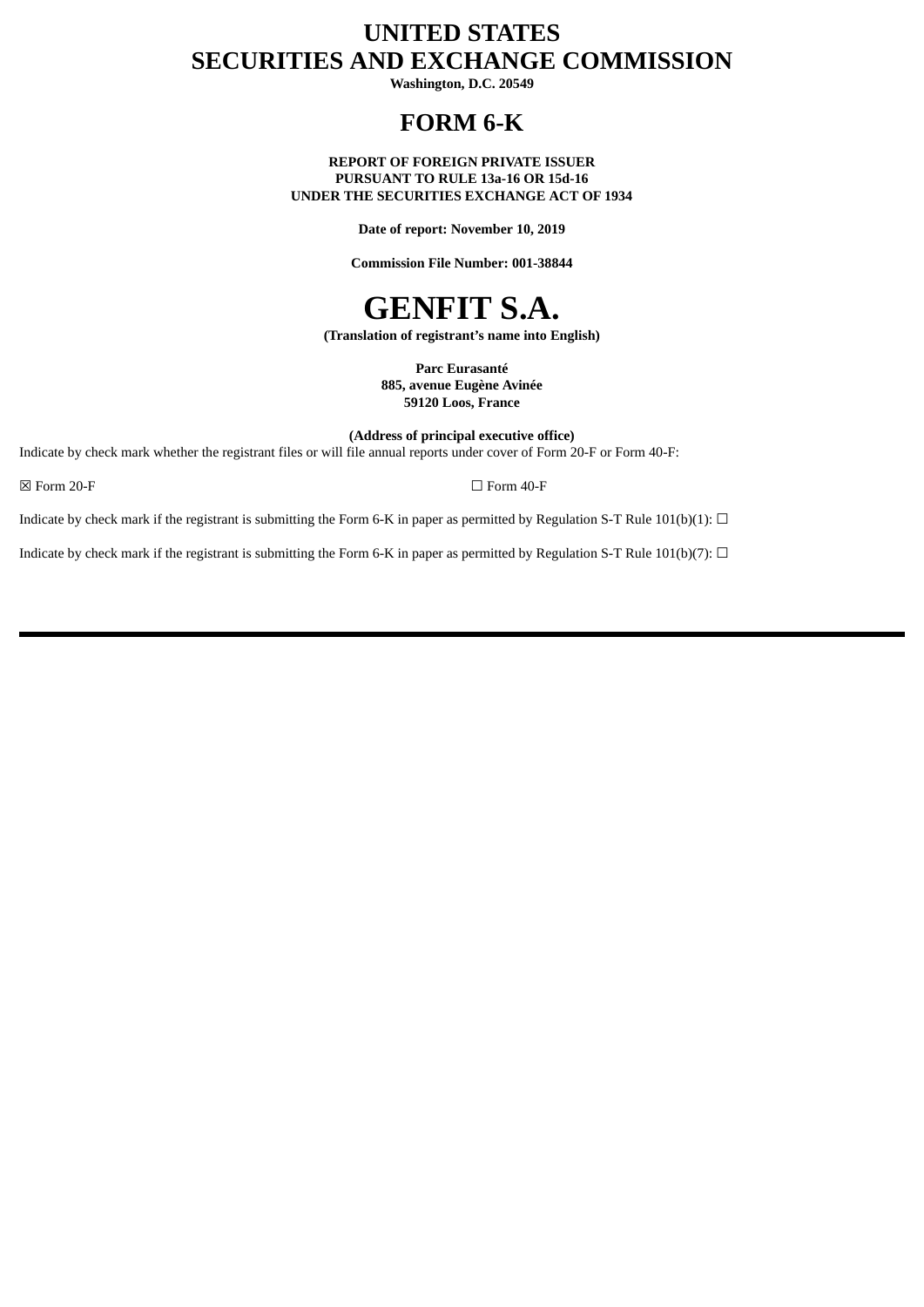# **Exhibit Description**

99.1 Press Release dated **November 10, 2019**.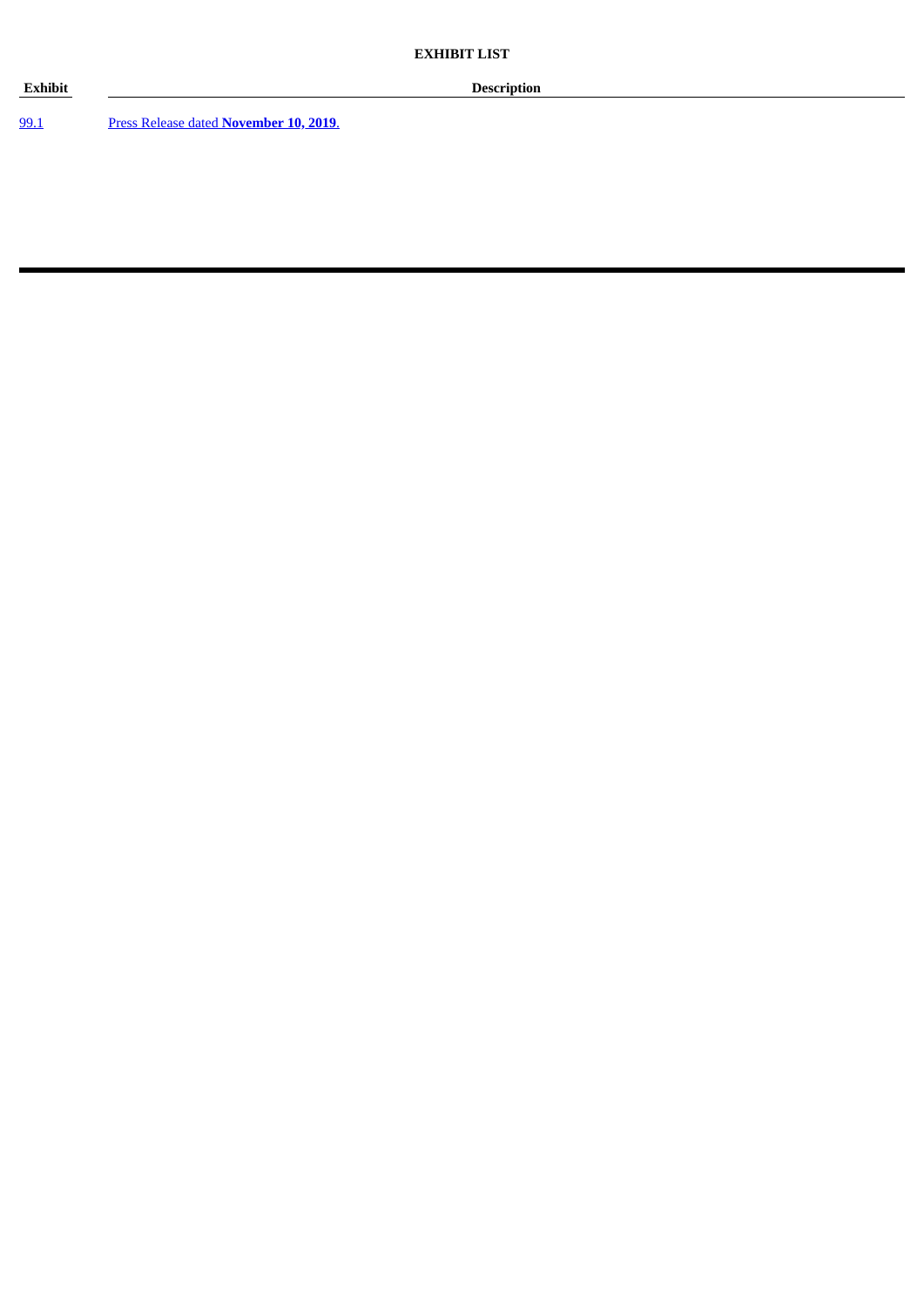#### **SIGNATURES**

Pursuant to the requirements of the Securities Exchange Act of 1934, the registrant has duly caused this report to be signed on its behalf by the undersigned, thereunto duly authorized.

# **GENFIT S.A.**

Date: **November 10, 2019** By: /s/ Pascal PRIGENT

Name: Pascal PRIGENT Title: Chief Executive Officer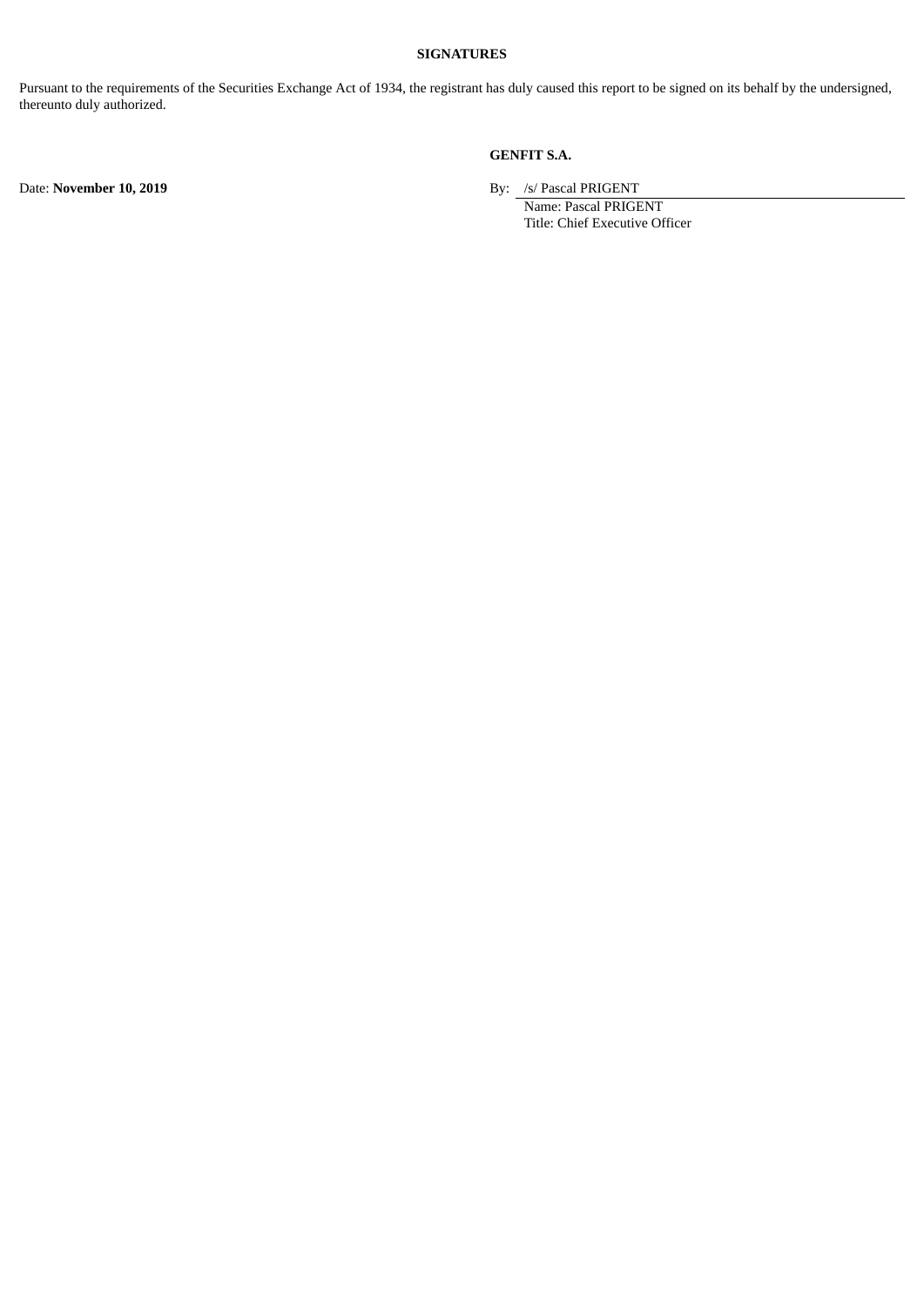**GENFIT Announces Results of NIS4, an Investigational Non-Invasive NASH Diagnostic, at AASLD 2019**

- **NIS4 is GENFIT's innovative non-invasive in vitro diagnostic test, or IVD, to identify patients with NASH who may be appropriate candidates for drug therapy**
- **Program is based on the in-house discovery of a 4-biomarker algorithm potentially replacing biopsy with a single blood test**
- **Study finds patients living with type 2 diabetes are at increased risk of being diagnosed with NASH**

**Lille (France), Cambridge (Massachusetts, United States), November 10, 2019 – GENFIT (Nasdaq and Euronext: GNFT)**, a late-stage biopharmaceutical company dedicated to the discovery and development of innovative therapeutic and diagnostic solutions in metabolic and liver related diseases, today announced results from a study demonstrating NIS4, an innovative noninvasive diagnostic blood test designed to diagnose nonalcoholic steatohepatitis (NASH), outperformed other non-invasive diagnostics in identifying NASH in people with type 2 diabetes. These data will be presented at AASLD The Liver Meeting<sup>®</sup> 2019 in Boston today, November 10 from 12:30PM-1:30PM (Poster #1757).

The study titled, "*Type 2 diabetes as a risk factor for NASH and fibrosis in a cohort of 2363 patients with suspicion of NAFLD: use of NIS4 for identification of at-risk NASH in diabetic patients*" explores how type 2 diabetes is a risk-factor for NASH and liver fibrosis, and also compares the diagnostic performance of NIS4 vs other non-invasive blood marker-based scores in a population of patients with type 2 diabetes. Cohort 1 (N=820) assessed the influence of type 2 diabetes status and anti-diabetic treatment on the prevalence of NAS>4 and F>2, while cohort 2 (N=275) assessed the diagnostic performance of NIS4 in patients with type 2 diabetes.

The data show that of the patients in Cohort 1, the presence of type 2 diabetes is associated with increased prevalence of active NASH (NAS $\geq$ 4) and significant fibrosis (F $\geq$ 2), i.e. at risk of progression to serious liver outcomes. The probability of having NAS>4 with F>2 increases with the number of additional anti-diabetic therapies taken by patients to control their glycemia, irrespective of the antidiabetic drug classes used, whether insulin or non-insulin drugs. The data accentuate the need for active surveillance of liver injury in patients with type 2 diabetes, in order to identify those at need of intervention to prevent evolution to clinically relevant hepatic outcomes.

The data from cohort 2 also show that NIS4 significantly outperformed existing non-invasive diagnostic tests in accurately identifying NASH (NAS $\geq$ 4) and significant fibrosis (F $\geq$ 2) in patients with type 2 diabetes. Specifically, NIS4 had an area under receiver operating characteristic (AUROC) performance of 0.801 [0.748; 0.854] (p<0.01) that is statistically superior compared to FIB4<sup>1</sup> (0.704 [0.641; 0.767]), NFS<sup>2</sup> (0.597; [0.527; 0.667]), ELF<sup>3</sup> (0.704. [0.642; 0.766]) and Fibrometer (0.678, [0.613; 0.743]). Therefore, NIS4 can demonstrate good diagnostic performance and accurately identify NASH (NAS>4) and significant fibrosis (F>2) in patients with type 2 diabetes.

"*These results reiterate the potential superiority of NIS4, our in-house developed four biomarker panel, to statistically identify NASH and fibrosis with superior sensitivity and specificity also observed in patients with type 2 diabetes*," said **Suneil Hosmane, Ph.D., Head of Global Diagnostics at GENFIT**. "*Our ongoing research in this area underscores our commitment to improving diagnosis and treatment experiences for patients with NASH, a potentially life-threatening disease that is on the rise, yet significantly underdiagnosed.*"

 "*The findings presented today are great news for researchers, clinicians and people who are at-risk for NASH. This simple blood test will be instrumental in the NASH patient journey and provide physicians with the tool to identify patients in need of therapeutic intervention*," said **Stephen Harrison, study author and Medical Director of Pinnacle Clinical Research**. "*While liver biopsy is the current clinical reference standard for diagnosis, it is a costly, invasive procedure that can cause pain and discomfort for patients, and can even have serious, life-threatening complications. Currently there are no minimally-invasive tests approved specifically for NASH, which is expected to soon be the primary cause of liver transplant.*"

#### **ABOUT NIS4**

GENFIT is developing an *in vitro* diagnostic (IVD) test to identify patients with NASH and fibrosis (F $\geq$ 2, NAS $\geq$ 4), who are the focus of current NASH clinical trials. The NIS4 program is based on the in-house discovery of a 4-biomarker algorithm and is currently pursuing commercialization of this test which aims to be a validated alternative to the liver biopsy. In January, 2019, GENFIT signed a licensing agreement with LabCorp® to roll out the diagnostic kit in the clinical research field, and plans to file NIS4 for formal marketing approval with the FDA in 2020.

#### **ABOUT NASH**

NASH is a liver disease characterized by an accumulation of fat (lipid droplets), along with inflammation and degeneration of hepatocytes. The disease is associated with long term risk of progression to cirrhosis, a state where liver function is diminished, leading to liver insufficiency, and also potential progression to liver cancer. NASH is a serious disease that often carries no symptoms in its early stages, but if left untreated can result in cirrhosis, cancer, liver transplant and cardiovascular disease. The prevalence of NASH is rapidly increasing as a result of the growing obesity and diabetes epidemics and is believed to affect as much as 12 percent of people in the U.S. and six percent worldwide.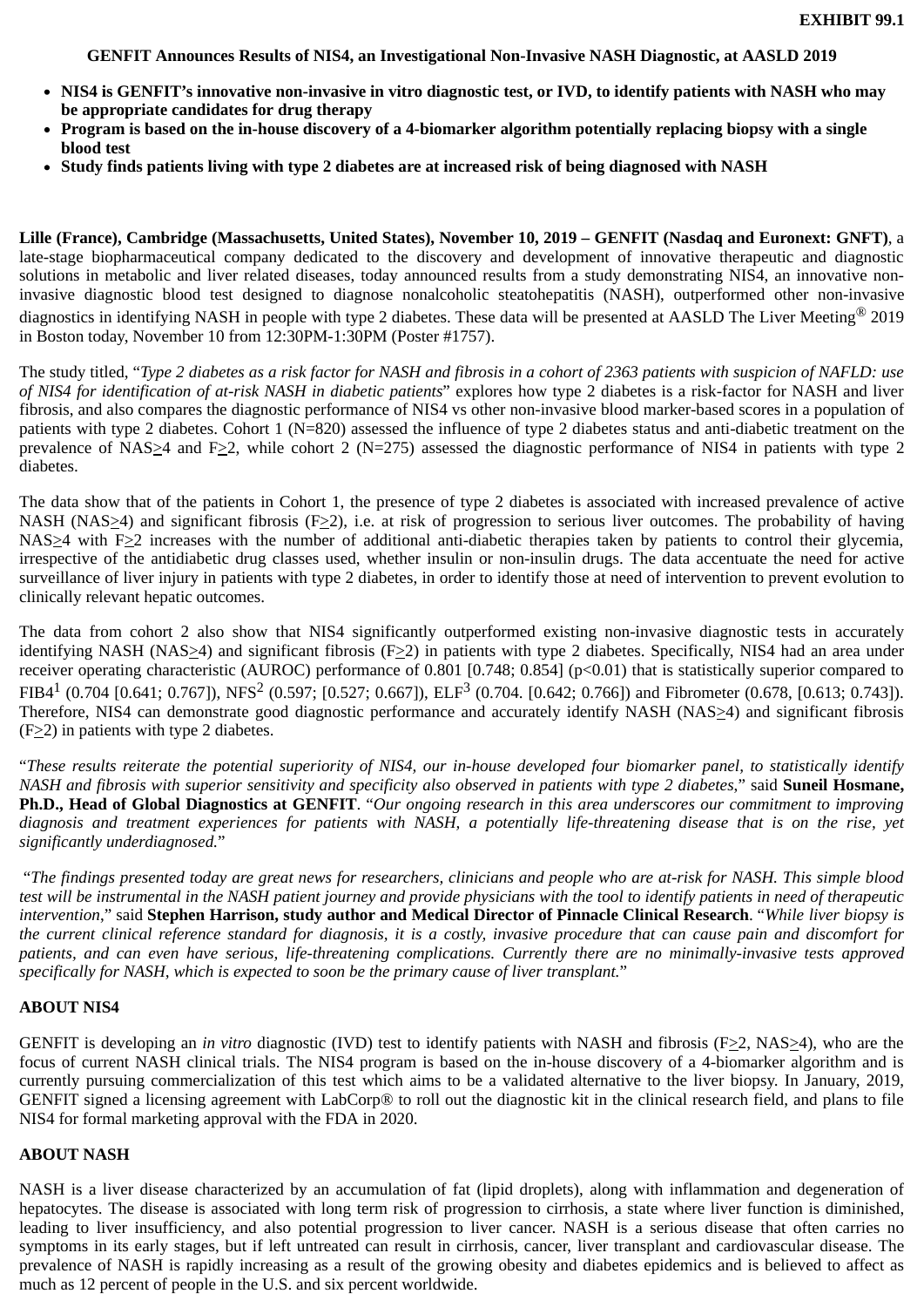## **ABOUT GENFIT**

GENFIT is a late-stage biopharmaceutical company dedicated to the discovery and development of innovative therapeutic and diagnostic solutions in metabolic and liver related diseases where there are considerable unmet medical needs, corresponding to a lack of approved treatments. GENFIT is a leader in the field of nuclear receptor-based drug discovery with a rich history and strong scientific heritage spanning almost two decades. Its most advanced drug candidate, elafibranor, is currently being evaluated in a pivotal Phase 3 clinical trial ("RESOLVE-IT") as a potential treatment for NASH, and GENFIT plans to initiate a Phase 3 clinical trial in PBC next year following its positive Phase 2 results. As part of GENFIT's comprehensive approach to clinical management of patients with NASH, the company is also developing a new, non-invasive and easy-to-access blood-based *in vitro* diagnostic test to identify patients with NASH who may be appropriate candidates for drug therapy. With facilities in Lille and Paris, France, and Cambridge, MA, USA, the Company has approximately 200 employees. GENFIT is a publically traded company listed on the Nasdaq Global Select Market and in compartment B of Euronext's regulated market in Paris (Nasdaq and Euronext: GNFT). www.genfit.com

# **FORWARD LOOKING STATEMENTS**

This press release contains certain forward-looking statements, including those within the meaning of the Private Securities Litigation Reform Act of 1995, with respect to Genfit, including statements about the Company's expectations for NIS4 regulatory filing submission, the potential of NIS4 to provide a simple, non-invasive and cost-effective diagnostic tool to all healthcare providers involved in the clinical management of NASH patients and the initiation of a Phase 3 trial in PBC. The use of certain words, including "believe," "potential," "expect" and "will" and similar expressions, is intended to identify forward-looking statements. Although the Company believes its expectations are based on the current expectations and reasonable assumptions of the Company's management, these forward-looking statements are subject to numerous known and unknown risks and uncertainties, which could cause actual results to differ materially from those expressed in, or implied or projected by, the forwardlooking statements. These risks and uncertainties include, among other things, the uncertainties inherent in research and development, including related to safety, biomarkers, progression of, and results from, its ongoing and planned clinical trials, review and approvals by regulatory authorities of its drug and diagnostic candidates and the Company's continued ability to raise capital to fund its development, as well as those risks and uncertainties discussed or identified in the Company's public filings with the French Autorité des marchés financiers ("AMF"), including those listed in Section 4 "Main Risks and Uncertainties" of the Company's 2018 Registration Document filed with the AMF on February 27, 2019 under n° D.19-0078, which is available on GENFIT's website (www.genfit.com) and on the website of the AMF (www.amf-france.org) and public filings and reports filed with the U.S. Securities and Exchange Commission ("SEC"), including the Company's final prospectus dated March 26, 2019, and subsequent filings and reports filed with the AMF or SEC, or otherwise made public, by the Company. In addition, even if the Company's results, performance, financial condition and liquidity, and the development of the industry in which it operates are consistent with such forward-looking statements, they may not be predictive of results or developments in future periods. These forward-looking statements speak only as of the date of publication of this document. Other than as required by applicable law, the Company does not undertake any obligation to update or revise any forward-looking information or statements, whether as a result of new information, future events or otherwise.

## **CONTACT**

**GENFIT** | Investors

Naomi EICHENBAUM – Investor Relations | Tel: +1 (617) 714 5252 | investors@genfit.com

**PRESS RELATIONS** | Media

Hélène LAVIN - Press relations | Tel: +333 2016 4000 | helene.lavin@genfit.com

**GENFIT** | 885 Avenue Eugène Avinée, 59120 Loos - FRANCE | +333 2016 4000 | www.genfit.com

1 Fibrosis-4

2 NAFLD Fibrosis Score

<sup>3</sup> Enhanced Liver Fibrosis